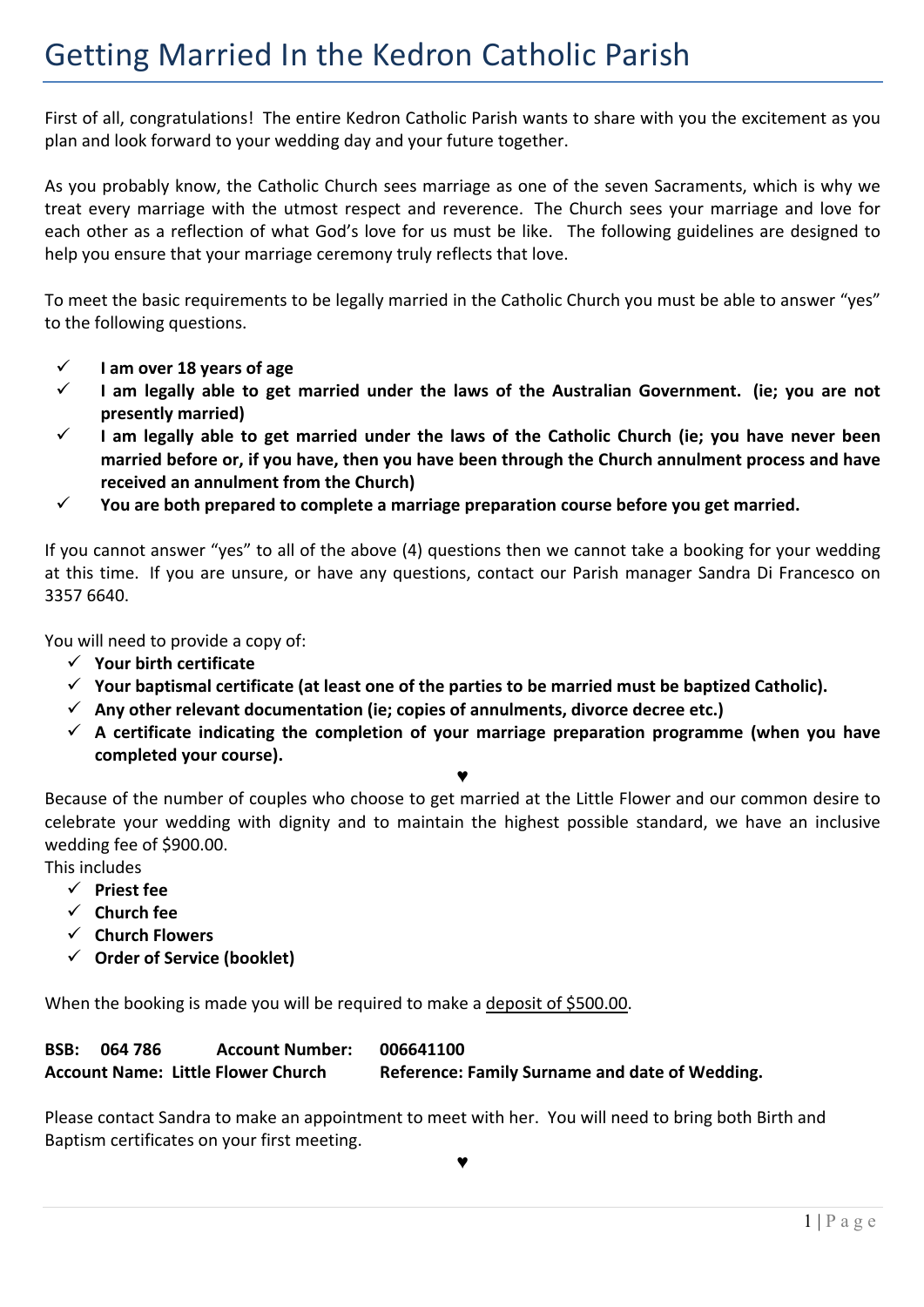Final payment must be made no later than two months prior to your wedding date.

If you belong to another Parish then you will have to contact your Parish Priest and see if he is available to officiate at your wedding. If you are having problems finding a priest to officiate at your wedding please talk to Sandra Di Francesco our parish manager.

#### ♥

Weddings in our parish can be celebrated during the week, Saturday or Sunday afternoon. However, you should note that weddings will not be celebrated on the following dates:

- **Sundays during Lent.**
- **Holy Week**
- **Easter weekend (which includes Good Friday, Holy Saturday, Easter Sunday and Easter Monday)**

As you are probably aware, the most popular day to be married is Saturday. For wedding times other than Saturday please contact the parish office.

♥ For the Catholic Church, your marriage is a sacred religious ceremony celebrating God's love for you and your love for each other. Unfortunately, in our very secular and commercial society, many people think that they have to have a lot of "extras" which are not part of the marriage ceremony. When you think about it, often these "extras" are just expensive distractions to what is the central element, publicly declaring your love and commitment before your God, the Church and your family and friends. We will do our utmost to ensure that your wedding is a true reflection of your love and is celebrated with dignity, uniqueness and reverence.

Perhaps to allay some of your concerns it is appropriate now to answer some of the frequently asked questions-

♥

### *Is the wedding ceremony complicated?*

In choosing to get married in the Kedron Parish you are freely choosing to celebrate the Roman Catholic Rite of Marriage. There is an inherent beauty and simplicity to the structure of the rite. It is never the case of imitating the latest craze or celebrity wedding! Care is always needed to ensure that the Readings chosen are from Scripture and the music is appropriate to the Rite.

♥

### *How do I go about organizing the wedding ceremony?*

Included in this package is an example of a wedding booklet and a resource that provides suggested scriptural texts and prayers. Our parish manager and/or your priest will work with you and take you step by step through what is required. Once you have decided and provided all the relevant information, your booklet will be printed and ready for your guests on your wedding day. If you have any questions please do not hesitate to contact the parish office.

♥

### *What about music?*

Amidst the excitement of arranging a wedding, the thought of dealing with wedding music can be a bit frightening and daunting, especially if church music is not your strength. Don't worry! Our parish office will help guide you and, in conjunction with the organist, help you decide on appropriate music for your wedding. Of course a lot of modern love songs are appropriate for weddings, but they belong at the reception, not in the religious ceremony. CDs are not allowed.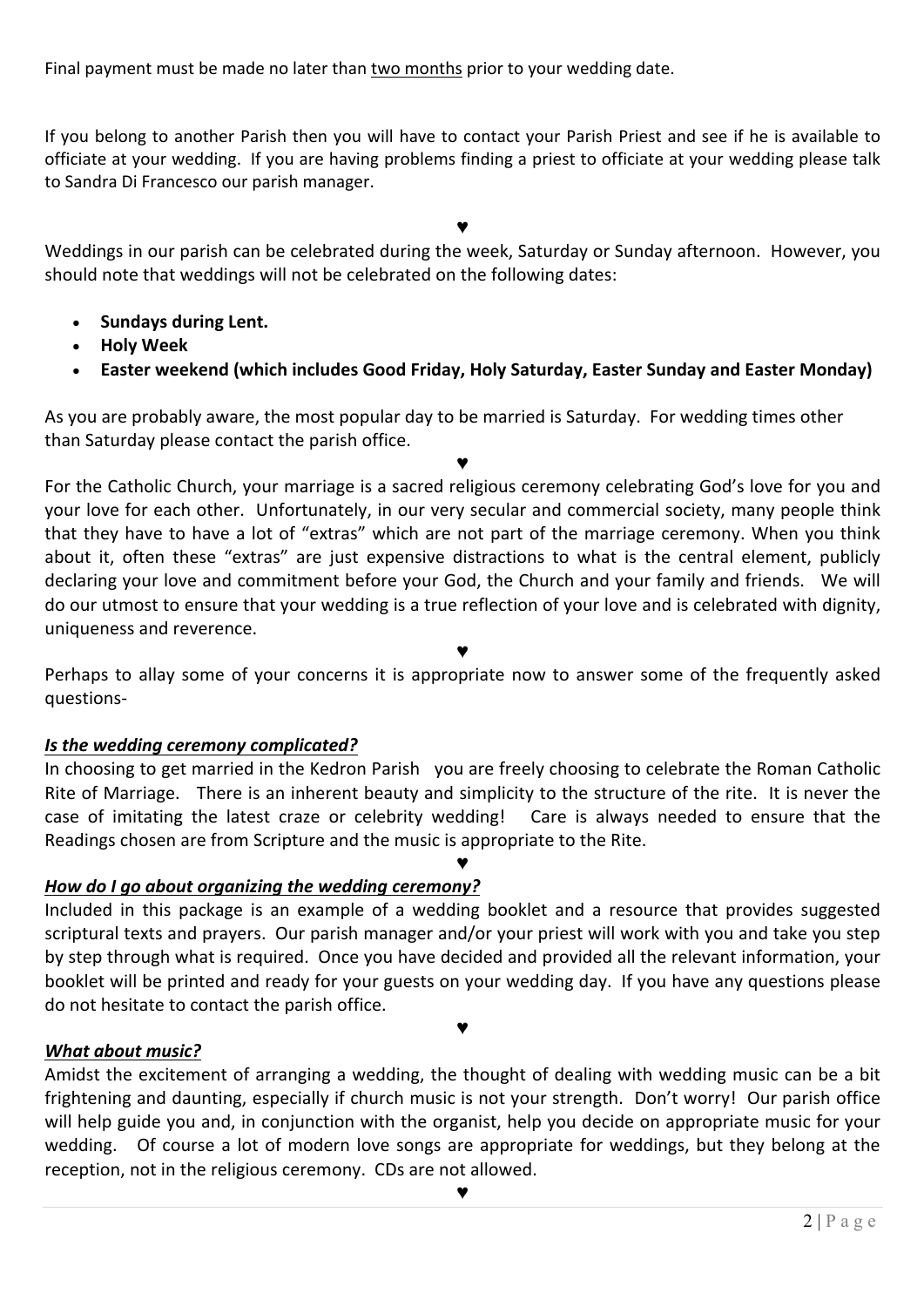### *Are Photographers/video recorders allowed inside the church?*

**Yes**, we do allow photographers inside the church but they must be professional in their approach, unobtrusive, and, above all, conscious that you are celebrating a religious ceremony. Your family, friends and guests have come to celebrate with you your marriage and not a media event. At no time is a photographer permitted on the sanctuary (altar area) of the church.

♥

#### *Can we use confetti, rice, bubbles etc?*

**No**. Please inform your guests that the use of confetti, rice, rose petals, bubbles, or similar substances is not permitted in our church or in the surrounding precinct. Likewise, butterflies are not to be released. Our Wedding Coordinator will be present on the day if your guests have any questions.

♥

#### *Can I afford to be a little late?*

**No,** most weekends there are several weddings or other ceremonies booked in our churches and these will commence on time. Also, on these days our priests normally have other commitments which cannot be changed or pushed back. We cannot be responsible for the consequences if you are late. From our experience, we would suggest that the bridal party arrives no later than 10 minutes before the due start of your wedding ceremony, which will allow time for the photographer to take the required photos.

#### *Can we have a drink before we start?*

**No**, alcohol is not allowed on the church grounds and anyone who is found in possession of alcohol will be asked to leave the church premises.

♥

♥

#### *Do I have to do marriage preparation?*

**Yes**, every couple who intends to be married in the Catholic Church must complete some form of marriage preparation. The marriage courses offered do not predict whether your marriage will be a success or not. What they do is give you some important time in the hectic months before your wedding to pause and reflect upon some of the big issues that concern you, your partner and your future together. It is a chance to discover your relationship strengths and areas needing work- our experience is that couples are glad that they have spent this time together.

These marriage preparation courses are very popular and you are encouraged to book early this has the added advantage of giving you more time to concentrate on other details as your wedding day draws near.

♥

#### *What's the next step?*

After reading through these guidelines the next step is to complete the booking form and call the Parish Office and make an appointment to see our Parish Manager, Sandra Di Francesco. You will also have to make contact with the priest who will be officiating at your wedding to complete your legal and canonical paperwork.

♥

#### *Finally!*

The journey leading up to your wedding day should be some of the best days of your life and we will do everything to ensure that they are. The prayers, best wishes and resources of the entire Kedron Catholic Parish are at your disposal now and throughout your married life. If there is anything I can do personally to assist don't hesitate to get in contact with me.

God bless,

Fr Mario Debattista OFM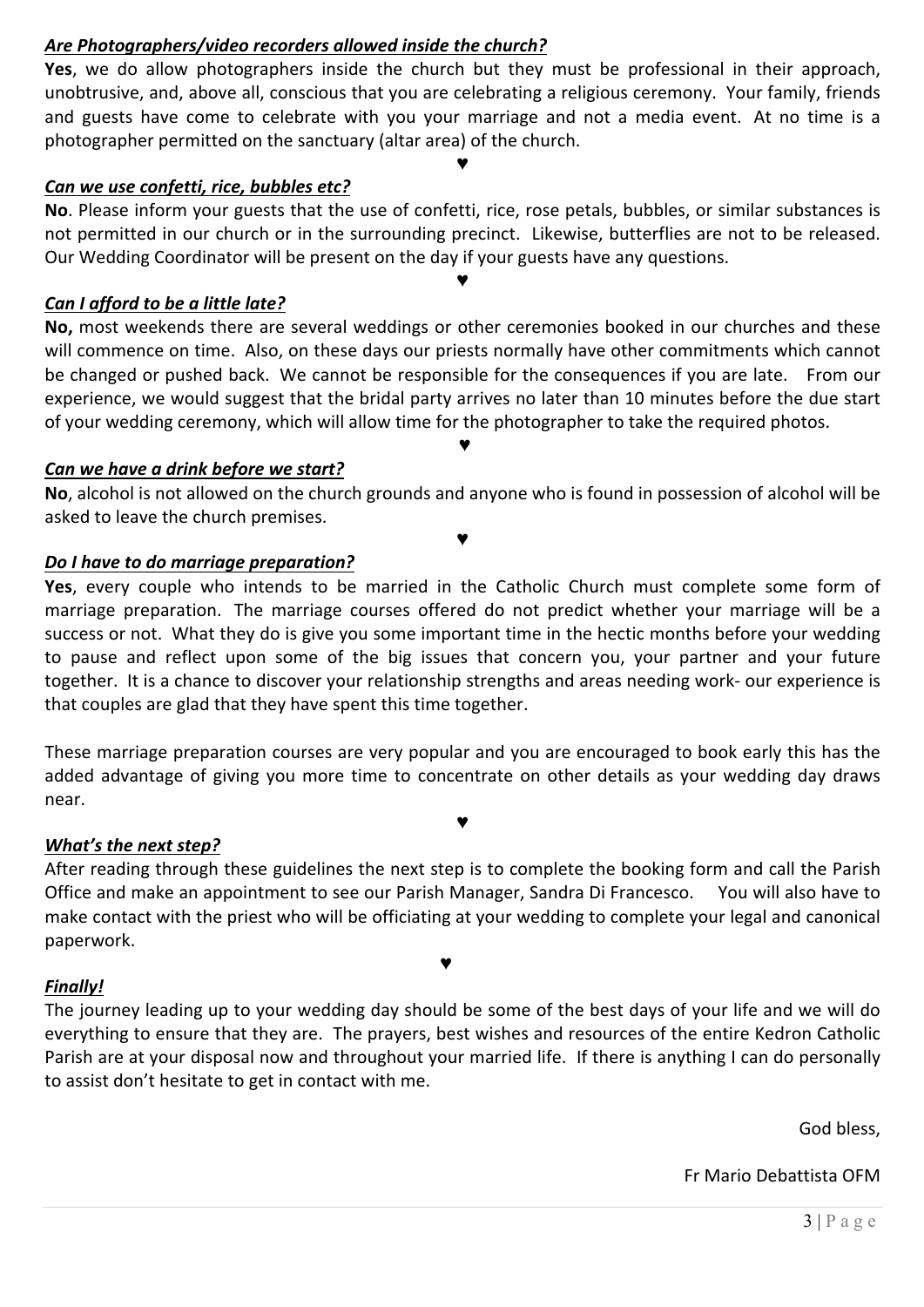# Little Flower, Kedron Parish Wedding Booking Forms

| Has either party been married before?                                             |                     |         | <b>No</b>               | Yes       |
|-----------------------------------------------------------------------------------|---------------------|---------|-------------------------|-----------|
| If yes, have you obtained the required church declaration of: "Freedom to Marry"? |                     |         | Yes                     | <b>No</b> |
| <b>Type of Ceremony:</b>                                                          | <b>Nuptial Mass</b> | $\Box$  | Wedding Ceremony $\Box$ |           |
| Day:                                                                              |                     | Date:   |                         |           |
| Time:                                                                             |                     | Priest: |                         |           |
|                                                                                   | Bridegroom          |         | <b>Bride</b>            |           |
| Surname:                                                                          |                     |         |                         |           |
| Given names:                                                                      |                     |         |                         |           |
| Residence:                                                                        |                     |         |                         |           |
| Telephone:                                                                        |                     |         |                         |           |
|                                                                                   |                     |         |                         |           |
| Email:                                                                            |                     |         |                         |           |
| Religion:                                                                         |                     |         |                         |           |
| Occupation:                                                                       |                     |         |                         |           |
| How long have you been<br>living at your present<br>address?                      |                     |         |                         |           |
| Date of Birth                                                                     |                     |         |                         |           |
| Place of Birth:<br>Town / State                                                   |                     |         |                         |           |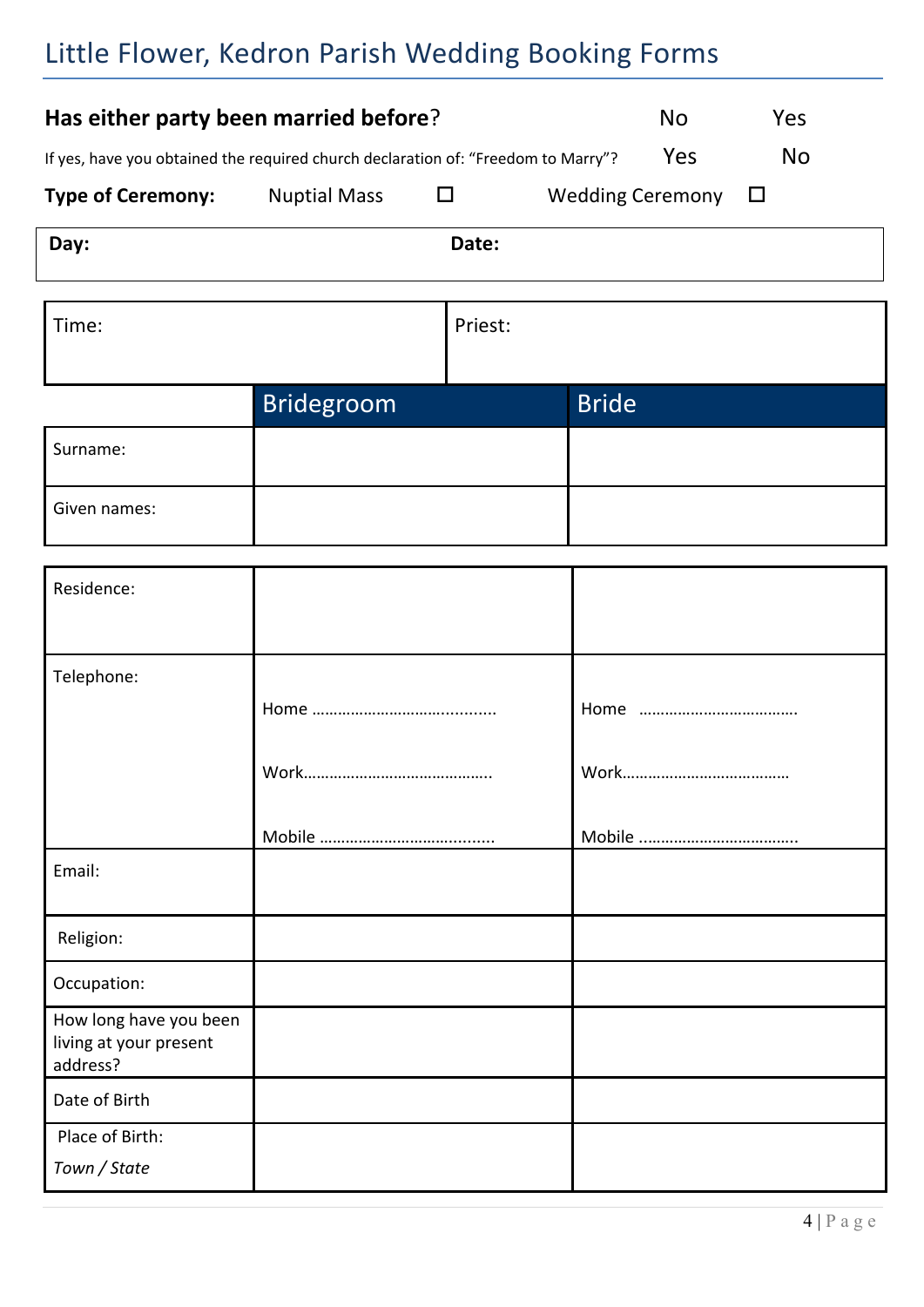| If born outside of<br>Australia<br>Country<br>Period of residency: |                                              |                                              |
|--------------------------------------------------------------------|----------------------------------------------|----------------------------------------------|
| <b>Birth Certificate No:</b>                                       |                                              |                                              |
| <b>Church Sacraments:</b>                                          |                                              |                                              |
|                                                                    |                                              |                                              |
|                                                                    | Confirmation Date                            |                                              |
|                                                                    |                                              |                                              |
| Marriage Status                                                    | Never validly married<br>Divorced<br>Widowed | Never validly married<br>Divorced<br>Widowed |
| Have you been married<br>previously? If so,                        | Yes $\vert \ \vert$<br>No                    | No<br>Yes                                    |
| Full name of<br>(i)<br>former spouse.                              | (i)                                          |                                              |
| Former<br>partner's<br>religion                                    |                                              |                                              |
| Former<br>partner's<br>baptism (place,                             |                                              |                                              |
| Date)                                                              |                                              |                                              |
| (ii)<br>Place and date<br>of marriage.                             | (ii)                                         |                                              |
| Was the<br>marriage<br>dissolved?                                  | Yes $\vert$<br>No                            | No<br>Yes                                    |
| (iii)<br>Place and date<br>of spouse's<br>death.                   | (iii)                                        |                                              |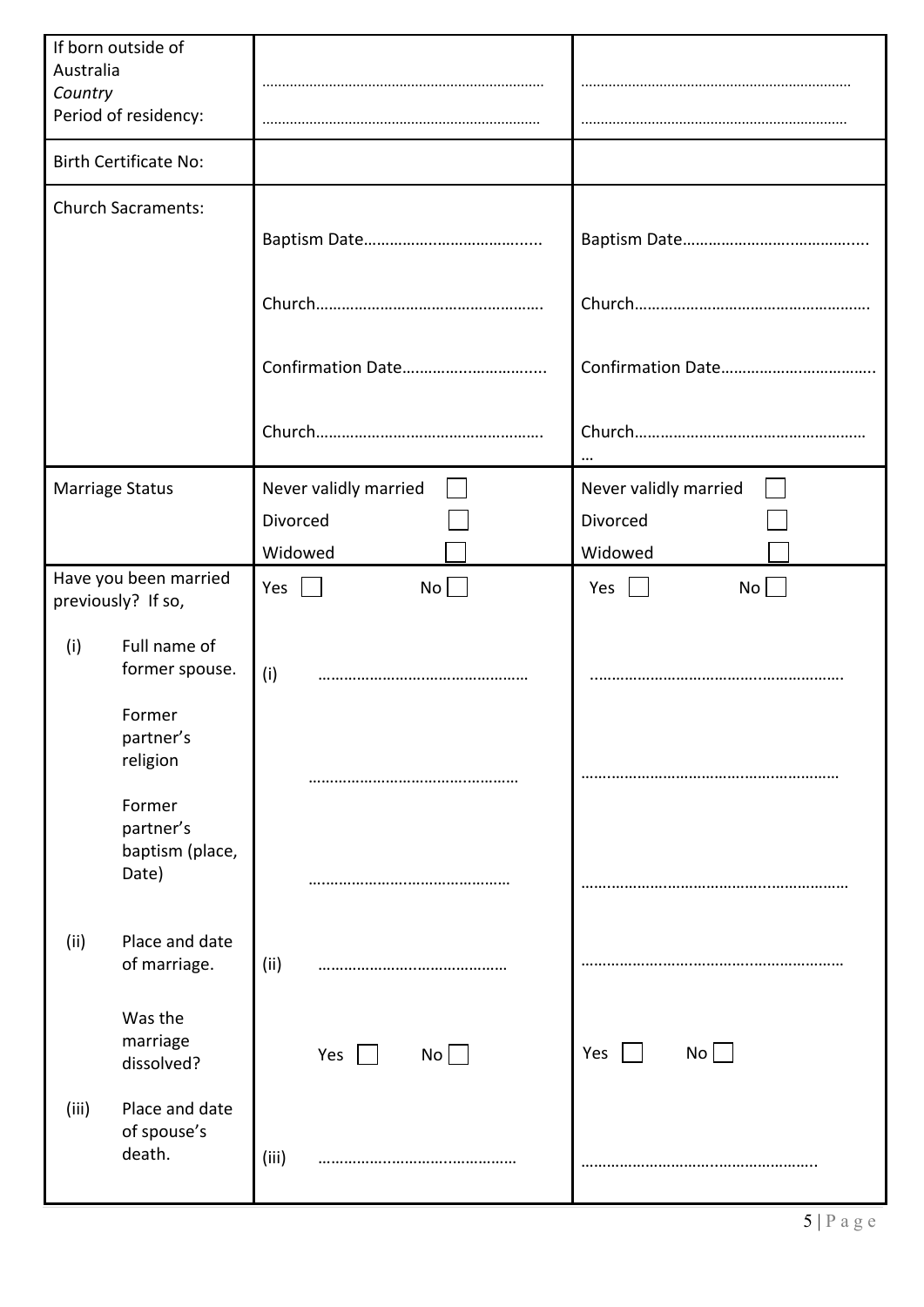| (iv)                                                                                     | Place and date<br>of decree<br>absolute of civil<br>divorce.                                                | (iv) |  |  |
|------------------------------------------------------------------------------------------|-------------------------------------------------------------------------------------------------------------|------|--|--|
| (v)<br>(vi)                                                                              | Place and date<br>of canonical<br>decree of nullity<br>or dissolution.<br>Are you seeking<br>to convalidate | (v)  |  |  |
|                                                                                          | this marriage?                                                                                              | (vi) |  |  |
| Father's Name in full:                                                                   |                                                                                                             |      |  |  |
| Father's country of<br>birth:                                                            |                                                                                                             |      |  |  |
| Mother's Name in full:                                                                   |                                                                                                             |      |  |  |
| Mother's Maiden Name:                                                                    |                                                                                                             |      |  |  |
| Mother's country of<br>birth:                                                            |                                                                                                             |      |  |  |
|                                                                                          |                                                                                                             |      |  |  |
| <b>Full Name of Witnesses</b><br>for your wedding day:<br>(must be 18 years and<br>over) |                                                                                                             |      |  |  |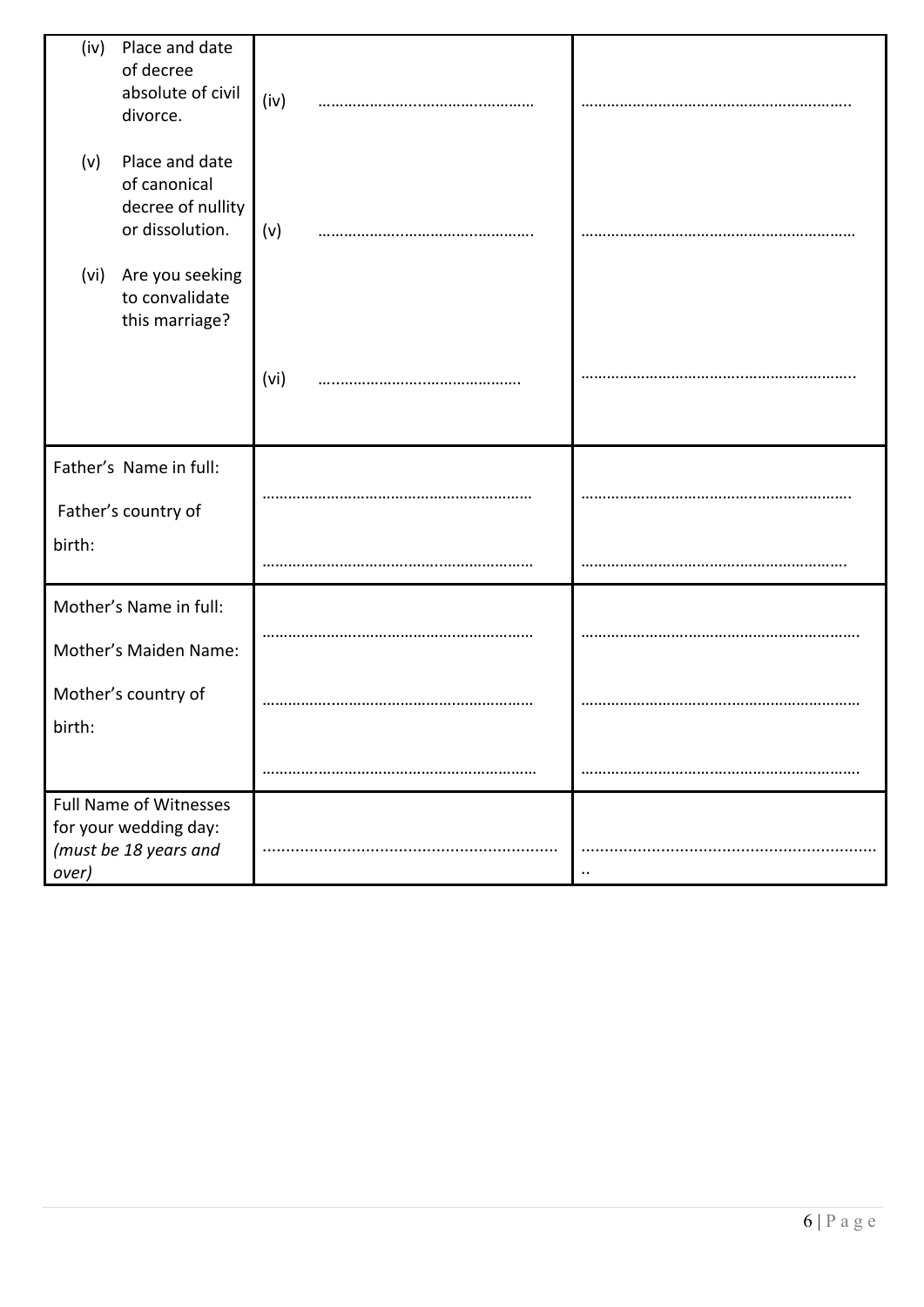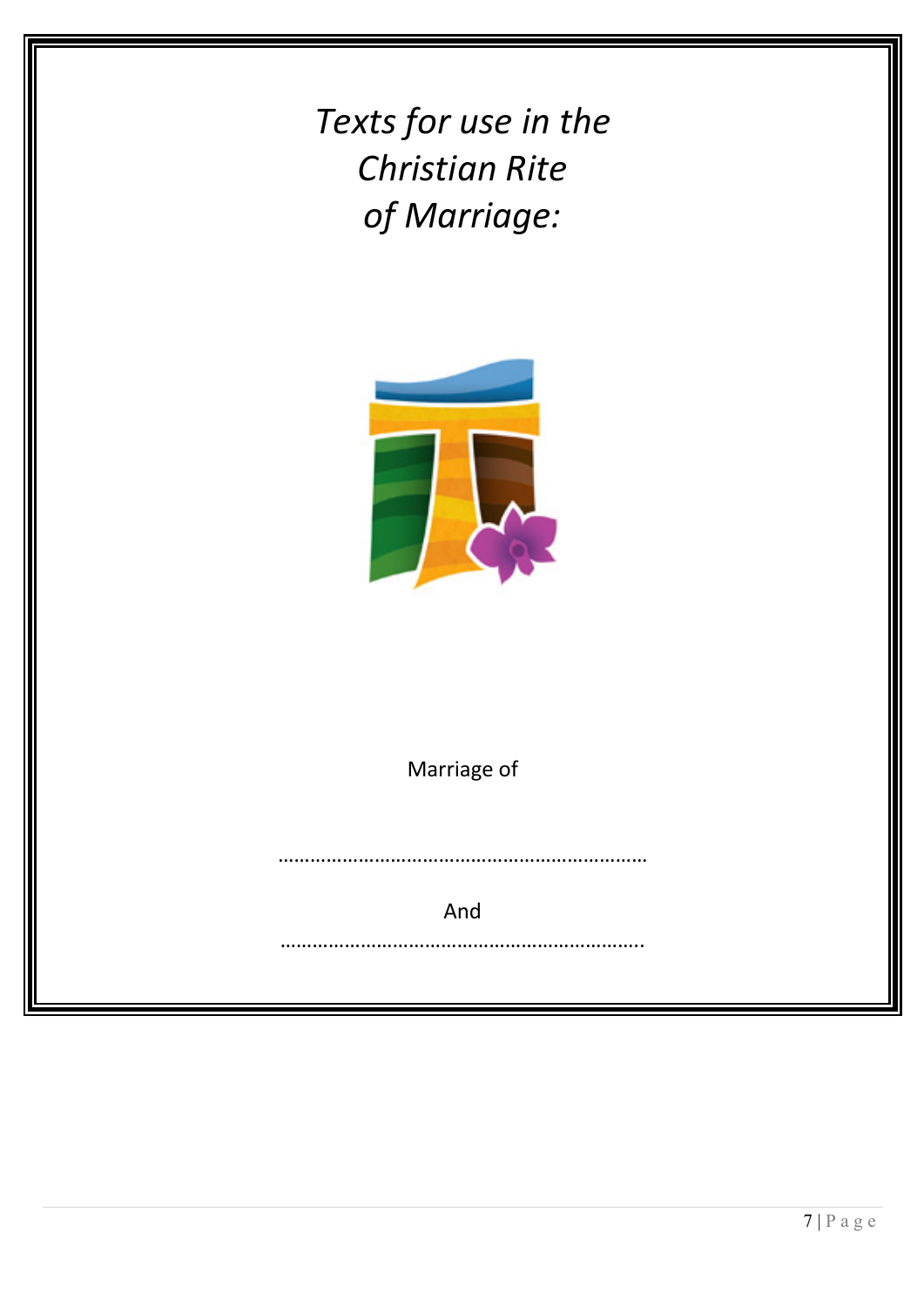# FIRST READING*: Old Testament*

1. **FROM THE BOOK OF GENESIS** *1:26-28,31a*

God said, "Let us make humankind in our image, according to our likeness; And let them have dominion over the fish of the sea, and over the birds of the air, And over the cattle, and over all the wild animals of the earth, And over every creeping thing That creeps upon the earth." So God created humankind in his image, In the image of God he created them; Male and female he created them. God blessed them, and God said to them, "Be fruitful and multiply, And fill the earth and subdue it; And have dominion over the fish of the sea And over the birds of the air And over every living thing that moves upon the earth." God saw everything that he had made, and indeed, it was very good.

*The Word of the Lord.*

# 2. **FROM THE BOOK OF TOBIT** *8:5-10*

Tobias said to Sarah, "Sister, get up, and let us pray and implore our Lord that he grant us mercy and safety." So she got up, and they began to pray and implore that they might be kept safe. Tobias began by saying, "Blessed are you, O God of our ancestors, and blessed is your name in all generations forever. Let the heavens and the whole creation bless you forever. You made Adam, and for him you made his wife Eve as a helper and support. From the two of them the human race has sprung. You said, 'It is not good that the man should be alone; let us make a helper for him like himself.' I now am taking this kinswoman of mine, not because of lust, but with sincerity. Grant that she and I may find mercy and that we may grow old together."

And they both said, "Amen, Amen".

*The Word of the Lord.*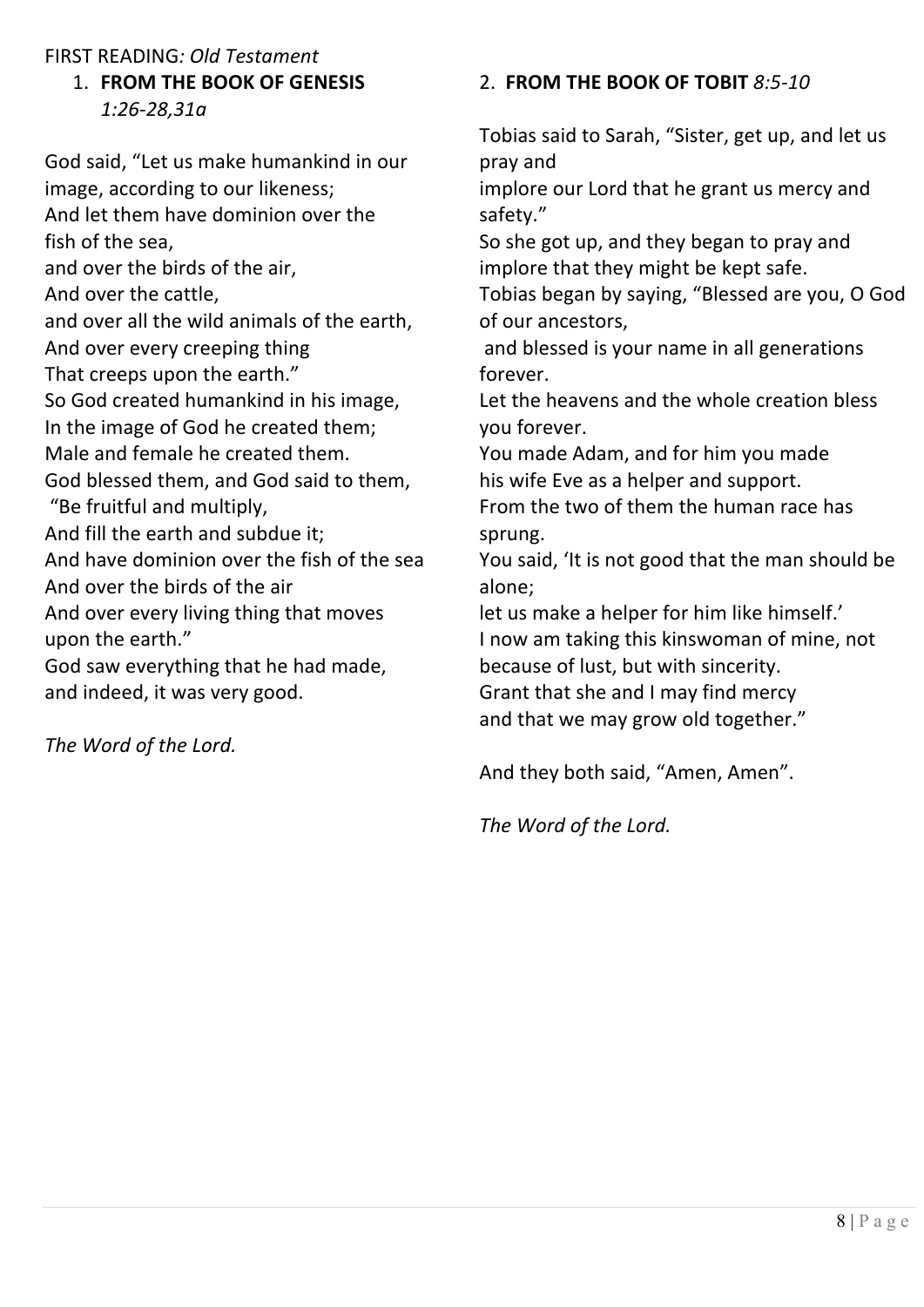# 3. **FROM THE SONG OF SONGS**

*2:10, 14, 16; 8:6-7a*

My beloved speaks to me; "Arise, my love, my one, and come away;

O my dove, in the clefts of the rock, in the covert of the cliff,

let me see your face, let me hear your voice; for your voice is sweet, and your face is lovely. My beloved is mine and I am his; he pastures his flock among the lilies.

Set me as a seal upon your heart, as a seal upon your arm;

for love is strong as death, passion fierce as the grave.

Its flashes are flashes of fire, a raging flame. Many waters cannot quench love, neither can floods drown it."

*The Word of the Lord.*

# 4. **FROM THE BOOK OF ECCLESIASTES** *3:1-8*

 For everything there is a season, And a time for every matter under heaven: a time to be born, and a time to die; a time to plant, and a time to pluck up what is planted; a time to kill, and a time to heal; a time to break down, and a time to build up a time to weep, and a time to laugh; a time to mourn, and a time to dance; a time to throw away stones, and a time to gather stones together; a time to embrace, and a time to refrain from embracing; a time to seek, and a time to lose; a time to keep, and a time to throw away; a time to tear, and a time to sew; a time to keep silence, and a time to speak; a time to love, and a time to hate; a time for war, and a time for peace.

 *The Word of the Lord.*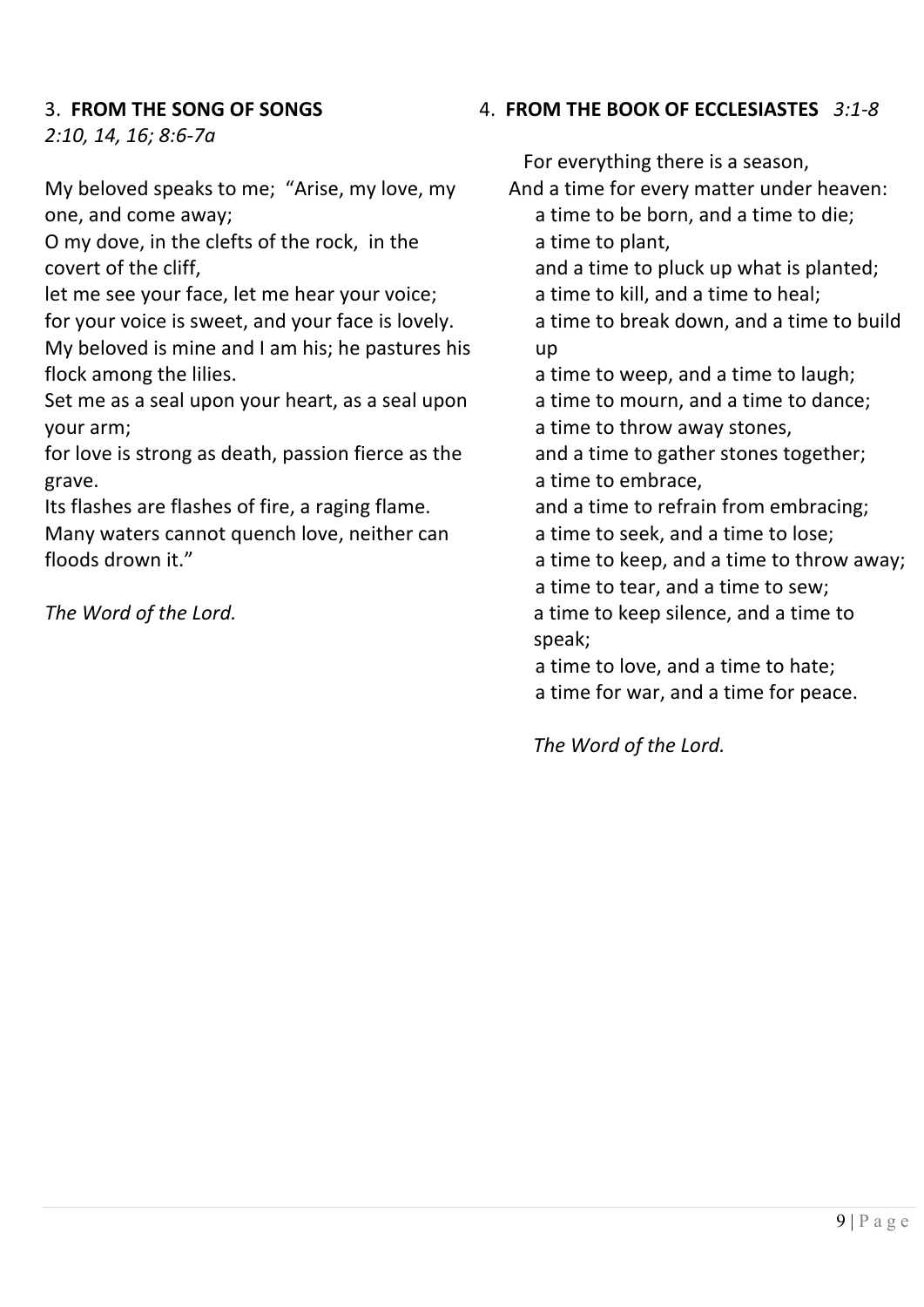# *New Testament 5. FROM THE LETTER OF ST PAUL TO THE ROMANS 12:9-18*

Let love be genuine; hate what is evil, hold fast to what is good; love one another with mutual affection; out-do one another in showing honour. Do not lag in zeal, be ardent in spirit, serve the Lord. Rejoice in hope, be patient in suffering, persevere in prayer. Contribute to the needs of the saints; Extend hospitality to strangers. Bless those who persecute you; bless and do not curse them. Rejoice with those who rejoice, weep with those who weep. Live in harmony with one another; do not be haughty, but associate with the lowly; do not claim to be wiser than you are. Do not repay anyone evil for evil, but take thought for what is noble in the sight of all. If it is possible, so far as it depends on you, live peaceably with all. Beloved, never avenge yourselves, but leave room for the wrath of God; For it is written, "Vengeance is mine, I will repay, says the Lord."

*The Word of the Lord.*

# *6. FROM THE LETTER OF ST PAUL TO THE CORINTHIANS 13:1-2, 4-8*

Strive for the greater gifts. And I will show you an excellent way. If I speak in the tongues of mortals and of angels, but do not have love, I am a noisy gong or a clanging cymbal. And if I have prophetic powers, and understand all mysteries and all knowledge, and if I have all faith, so as to remove mountains, but do not have love, I gain nothing. Love is patient: love is kind; love is not envious or boastful or arrogant or rude. It does not insist on its own way; It is not irritable or resentful; it does not rejoice in wrongdoings, but rejoices in the truth. It bears all things, believes all things Hopes all things, endures all things. Love never ends.

*The Word of the Lord*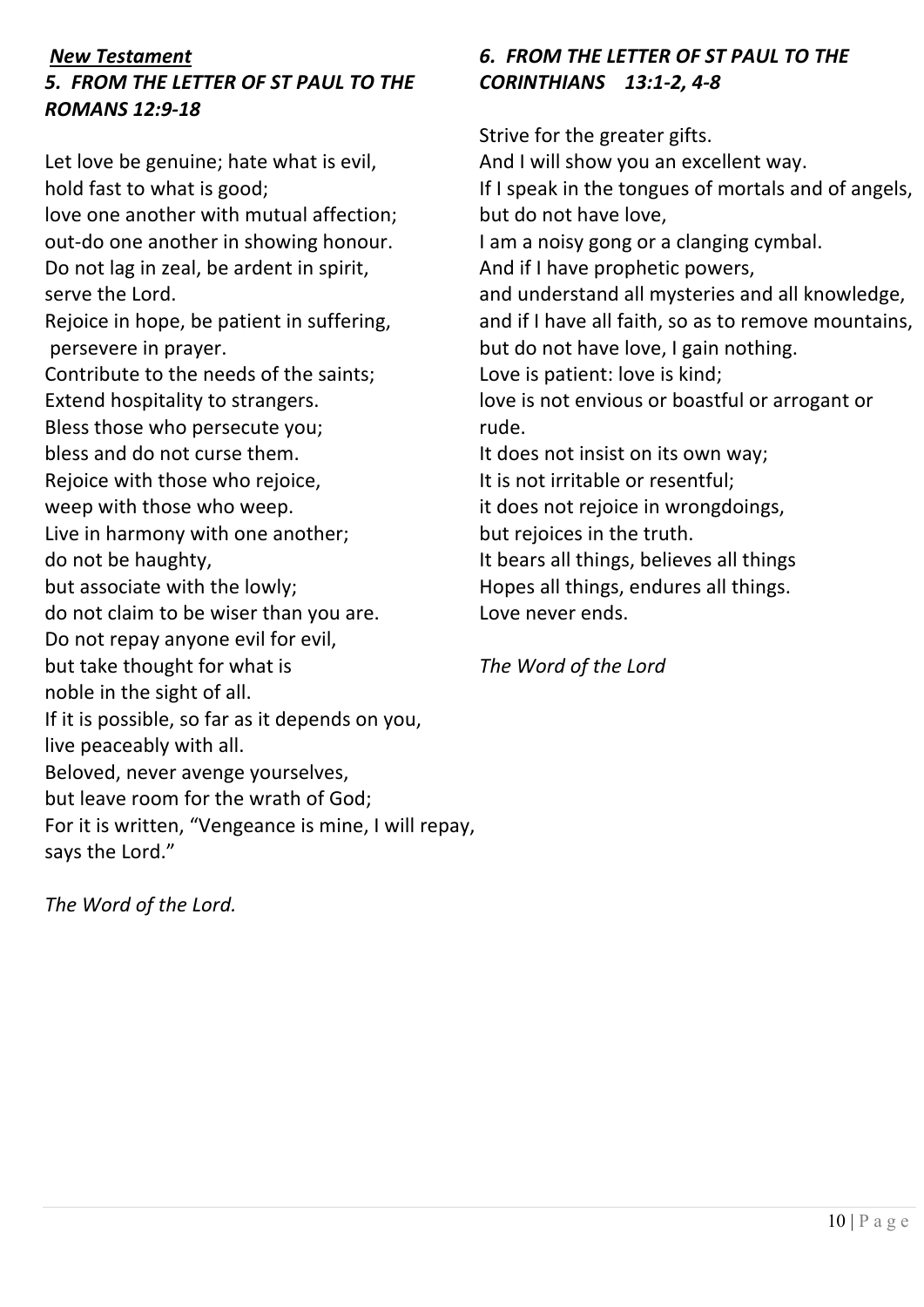# *7. FROM THE FIRST LETTER OF ST PAUL TO THE COLOSSIANS 3:12-17*

As God's chosen ones, holy and beloved, Clothe yourselves with compassion, kindness, humility, meekness and patience.

Bear with one another and,

if anyone has a complaint against another, forgive each other:

just as the Lord has forgiven you,

so you also must forgive.

Above all, clothe yourselves with love, which binds everything together in perfect harmony.

And let the peace of Christ rule in your hearts, to which indeed you were called in the one body.

And be thankful.

Let the word of Christ dwell in you richly;

Teach and admonish one another in all wisdom; And with gratitude in your hearts sing psalms, hymns,

and spiritual songs to God.

And whatever you do, in word or deed, do everything in the name of the Lord Jesus, giving thanks to God the Father through him.

*The Word of the Lord.*

# *8. FROM THE LETTER OF ST PAUL TO THE PHILIPPIANS 2:2-22*

Make my joy complete:

be of the same mind, having the same love, being in full accord and of one mind.

Do nothing from selfish ambition or conceit, But in humility regard others as better than yourselves.

Let each of you look not to you own interests, but to

the interests of others.

Let the same mind be in you that was in Christ Jesus,

who, though he was in the form of God,

did not regard equality with God as something to be

exploited,

but emptied himself, taking the form of a slave, being born in human form,

he humbled himself

and became obedient to the point of death -even death on a cross.

Therefore God also highly exalted him, and gave to him the name which is above every name; that at the name of Jesus every knee should bow,

of those in heaven, those on earth, and those under the earth, and that every tongue should confess that Jesus Christ is Lord, to the glory of God the Father.

*The Word of the Lord*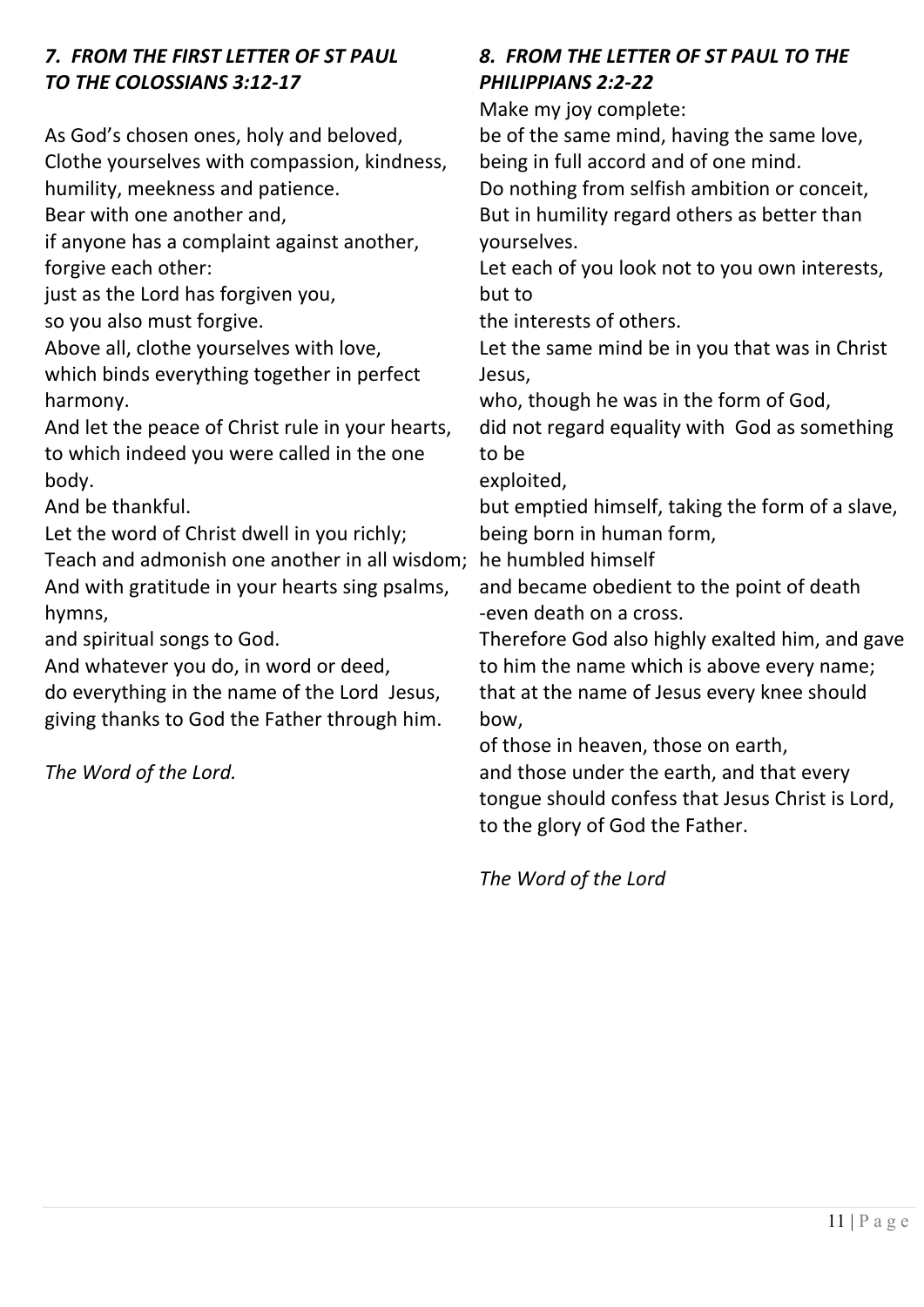# **FIRST READING: New Testament 9. FROM THE FIRST LETTER OF ST JOHN 4:7-11 FROM THE FIRST LETTER OF ST JOHN 3:18-24**

Beloved, let us love one another, because love is from God; everyone who loves is born of God and knows God. Whoever does not love does not know God, for God is love. God's love was revealed among us in this way: God sent his only Son into the world so that we might live through him. In this is love, not that we loved God but that he loved us and sent his Son to be the atoning sacrifice for our sins. Beloved, since God loved us so much, we also ought to love one another. *The Word of the Lord*. Let us love not in word or speech, but in truth and action. And by this we will know that we are from the truth and will reassure our hearts before him whenever our hearts condemn us: for God is greater than our hearts, and he knows everything. Beloved, if our hearts do not condemn us, we have boldness before God; and we receive from him whatever we ask, because we obey his commandments and do what pleases him. And this is his commandment, that we should believe in the name of his Son Jesus Christ and love one another, just as he has commanded us. All who obey his commandments abide in him, and he abides in them. And by this we know that he abides in us, By the Spirit that he has given us.

*The Word of the Lord*.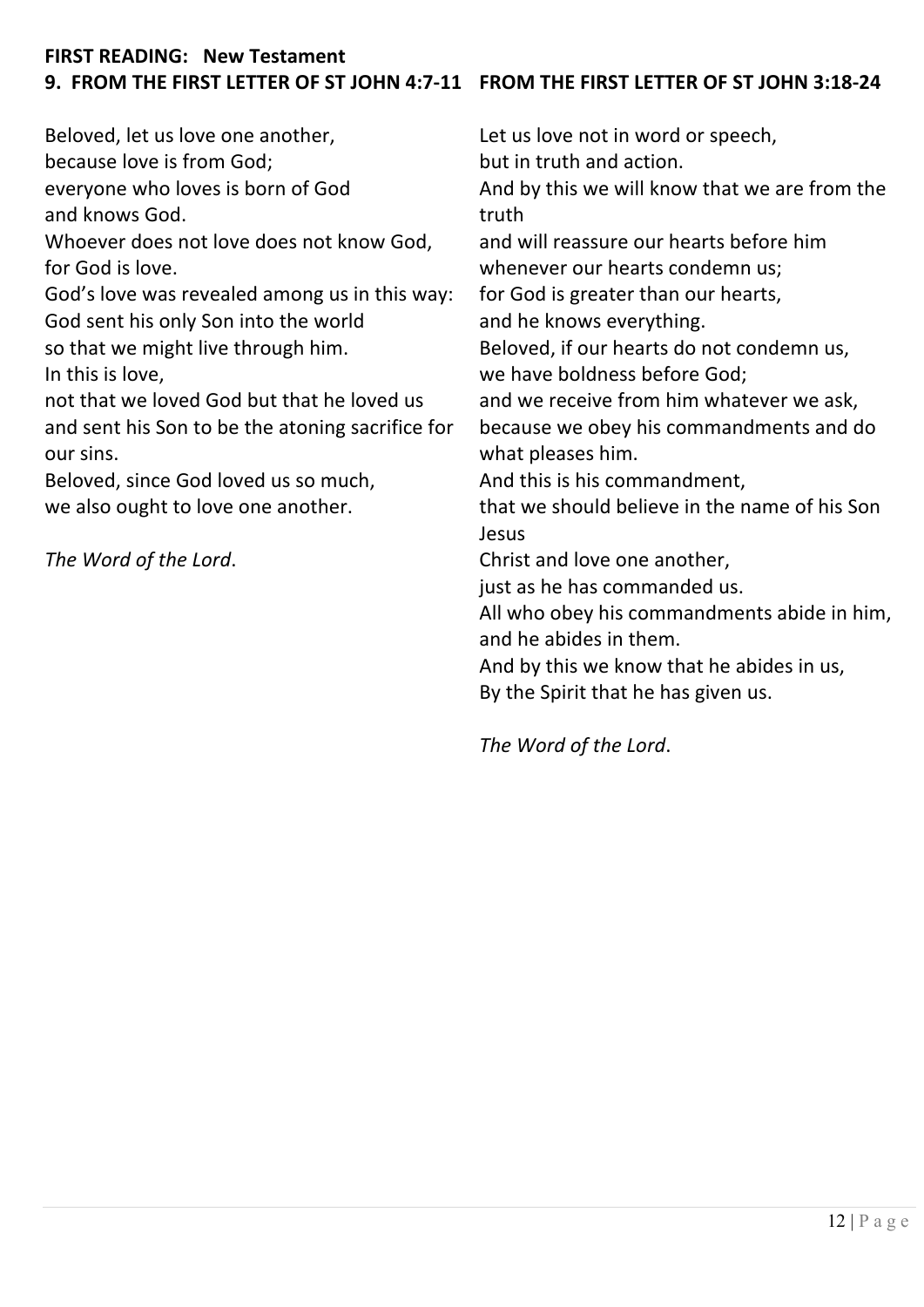### **FROM THE LETTER OF ST PAUL TO THE PHILIPPIANS 4:4-8**

# **FROM THE FIRST LETTER OF ST JOHN 4:11-19**

|                                                                                        | Beloved, since God loved us so much,              |
|----------------------------------------------------------------------------------------|---------------------------------------------------|
| Rejoice in the Lord always;                                                            | we also ought to love one another.                |
| again I will say, rejoice.                                                             | No one has ever seen God;                         |
| Let your gentleness be known to everyone.                                              | if we love one another,                           |
| The Lord is near.                                                                      | God lives in us, and his love is perfected in us. |
| Do not worry about anything,                                                           | By this we know that we abide in him and he in    |
| But in everything by prayer and supplication withus,                                   |                                                   |
| thanksgiving let your requests be known to God. because he has given us of his Spirit. |                                                   |
| And the peace of God,                                                                  | And we have seen and do testify that the Father   |
| which surpasses all understanding,                                                     | has                                               |
| Will guard your hearts and your minds in Christ                                        | sent his Son as the Saviour of the world.         |
| Jesus.                                                                                 | God abides in those who confess that Jesus is     |
|                                                                                        | the Son                                           |
| The Word of the Lord.                                                                  | of God, and they abide in God                     |
|                                                                                        | So we have known and believe the love that God    |
|                                                                                        | has for us.                                       |
|                                                                                        | God is love, and those who abide in love abide in |
|                                                                                        | God,                                              |
|                                                                                        | And God abides in them.                           |
|                                                                                        | Love has been perfected among us in this:         |
|                                                                                        | That we may have boldness on the day of           |
|                                                                                        | judgment,                                         |
|                                                                                        | Because as he is, so are we in this world.        |
|                                                                                        | There is no fear in love, but perfect love casts  |
|                                                                                        | out fear;                                         |
|                                                                                        | For fear has to do with punishment,               |
|                                                                                        | And whoever fears has not reached perfection in   |
|                                                                                        | love.                                             |
|                                                                                        | We love because he first loved us.                |
|                                                                                        | The Word of the Lord.                             |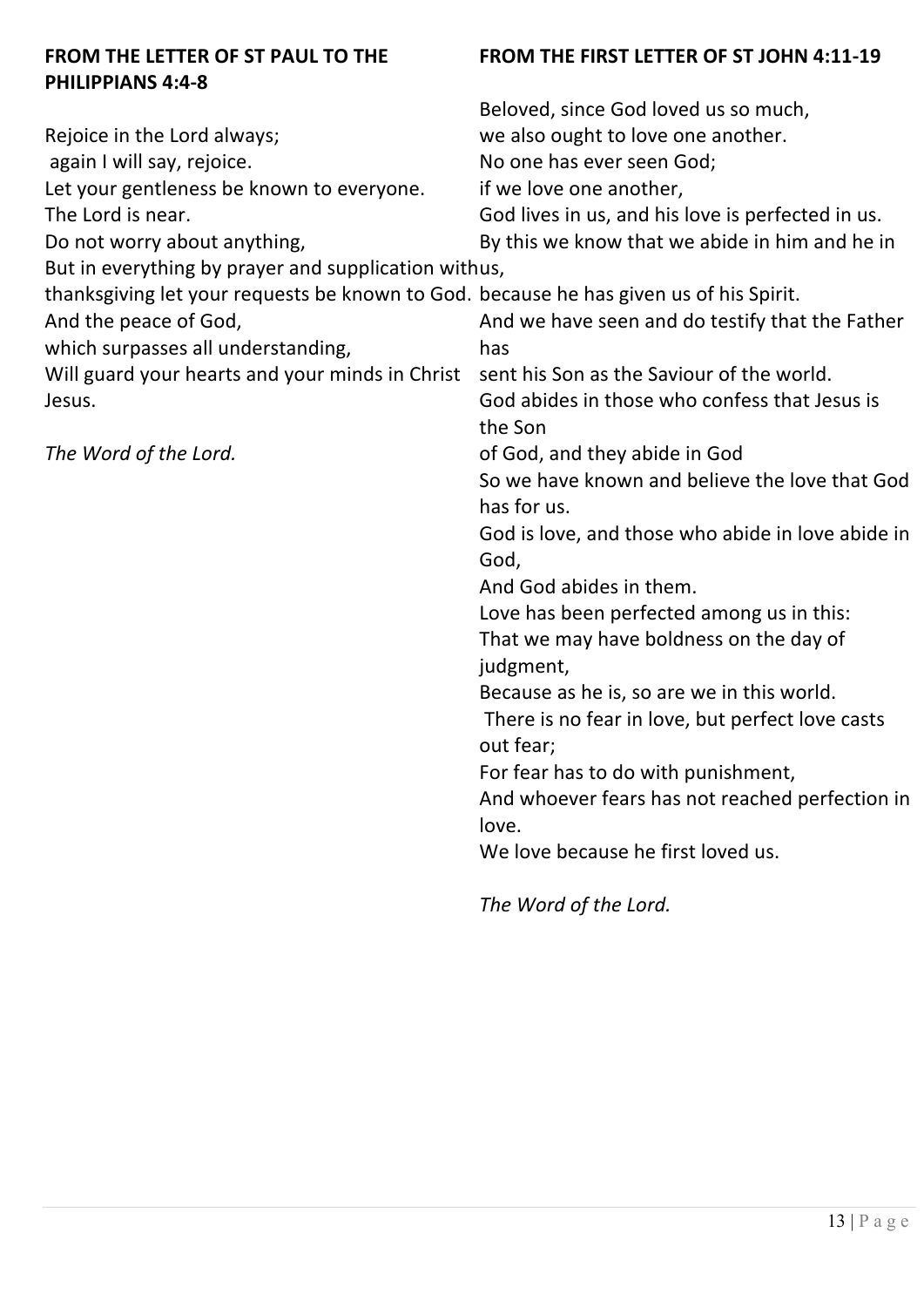### **Responsorial Psalms**

### **Psalm 33:1-5;18-22**

Shout joy to the Lord, lovers of justice, how right to praise! Praise God on the harp, With ten-string lyre Sing to the Lord.

Sing God a new song. Play music to match your shout of joy. For the word of the Lord is true: what God says, God does. This lover of truth and justice fills the earth with love.

God keeps a loving eye on all who believe, On those who count on God to bring relief from famine to rescue them from death.

With all we are, we wait for God, the Lord, our help, our shield. Our hearts find joy in the Lord; we trust God's holy name. Love us, Lord! We wait for you.

# **Psalm 112:1-9**

Happy those who love God and delight in the law. Their children shall be blest, strong and upright in the land.

Their households thrive, their integrity stands firm. A light shines on them in darkness, a God of mercy and justice.

The good lend freely and deal fairly, they will never stumble; their justice shall be remembered.

Bad news holds no power, strong hearts trust God. Steady and fearless, they look down on their enemy.

They support the poor, their integrity stands firm, their strength brings them honour.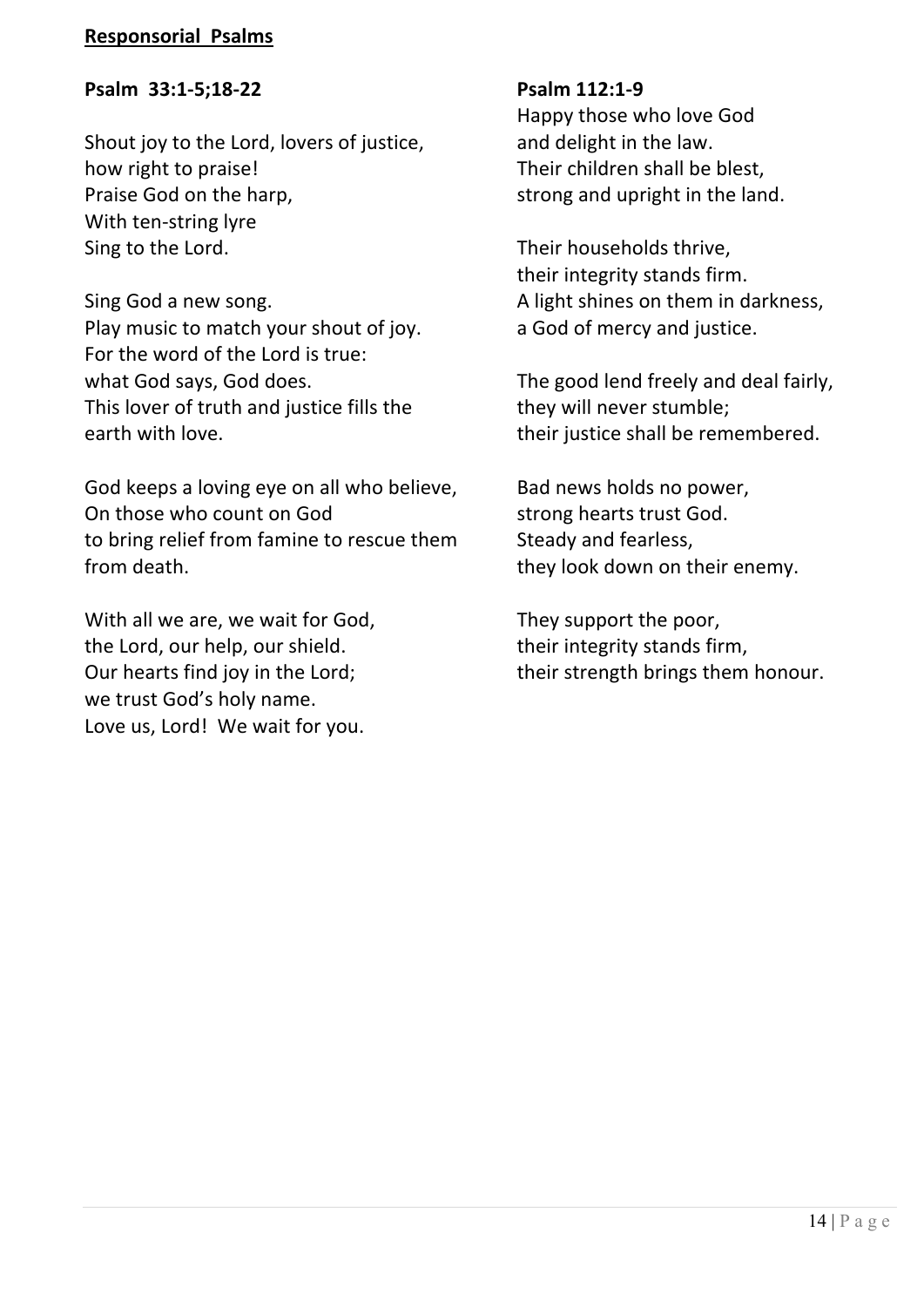# **15. Psalm 128**

How good to revere the Lord, to walk in God's path. Your table rich from labour – how good for you! Your beloved, a fruitful vine in the warmth of your home.

Like olive shoots, children surround your table. This is your blessing when you revere the Lord.

May the Lord bless you from Zion! May you see Jerusalem prosper every day of your life. May you see your children's children, And on Israel, peace!

### **16. Psalm 119:1-8,17-18**

Happy the blameless, who keep the Lord's decrees, walking the path of the law, seeking God with all their heart.

They never choose evil but follow God's way. Lord, you charge us to cherish your law.

Steady me, that I may keep your commands. Then, without shame, I can reflect on your ways.

I truly sing your praise, when I learn your justice. Hold me closely. I shall keep your commands.

Be kind to me, your servant, that I may live your word. Open my eyes to the beauty of your law.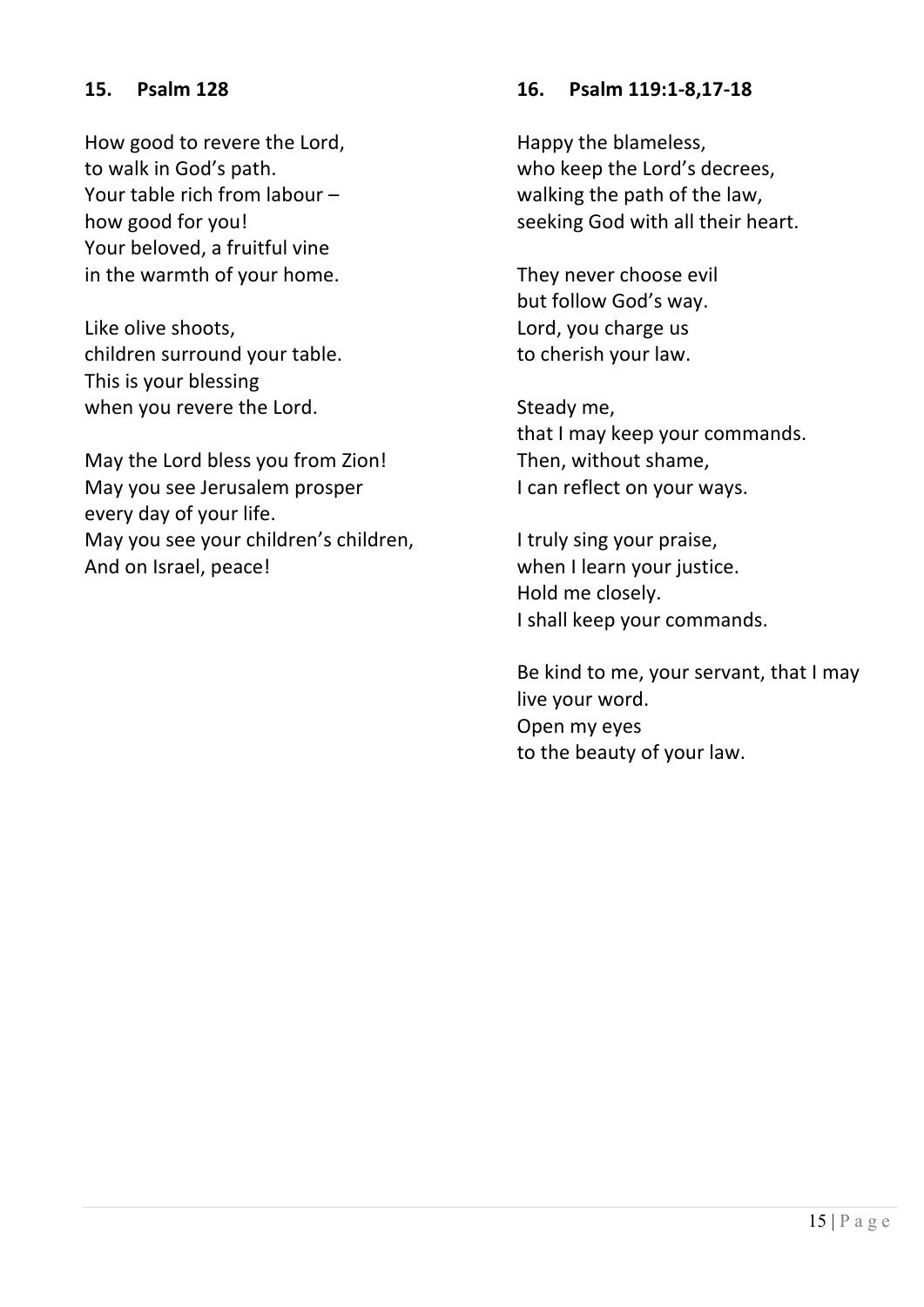### **Exchange of Vows**

- Groom I, .............. take you ................, to be my wife. I promise to be true to you in good times and in bad, in sickness and in health. I will love you and honour you all the days of my life.
- Bride I, ............., take you, ...................., to be my husband. I promise to be true to you in good times and in bad, in sickness and in health. I will love you and honour you all the days of my life.

♥ ♥ ♥ ♥

# *Prayers of the faithful –These are just suggestions - you are encouraged to compile your own prayers which reflect you, your faith and your future.*

Reader Bless the family and friends of ........ and ........... for their love, support and encouragement. May they continue to be a positive influence throughout their married life. Let us pray to the Lord.

**All Lord hear our Prayer.**

Reader That God will help them to make a home together, and grace it with hospitality, friendship and prayer. Let us pray to the Lord.

### **All Lord hear our Prayer.**

Reader We pray for ........ and ......... that their love may be gentle and patient. That they may face the challenge of the future with trust and forgiveness in their hearts. Let us pray to the Lord.

# **All Lord hear our Prayer.**

Reader We pray for ......... and ........... that they make a happy and loving home together. May they be blessed with the gift of children, may their children bring them happiness and their generous love for them be returned to them many times over. Let us pray to the Lord.

# **All Lord hear our Prayer.**

- Reader For those who have travelled here today by land, air or sea. May they be protected from harm and guided safely to their destination and be reunited with their family and friends back home. Let us pray to the Lord. **All Lord hear our Prayer.**
- Reader For those family members and friends who have died, especially.......... Let us pray to the Lord.

**All Lord hear our Prayer.**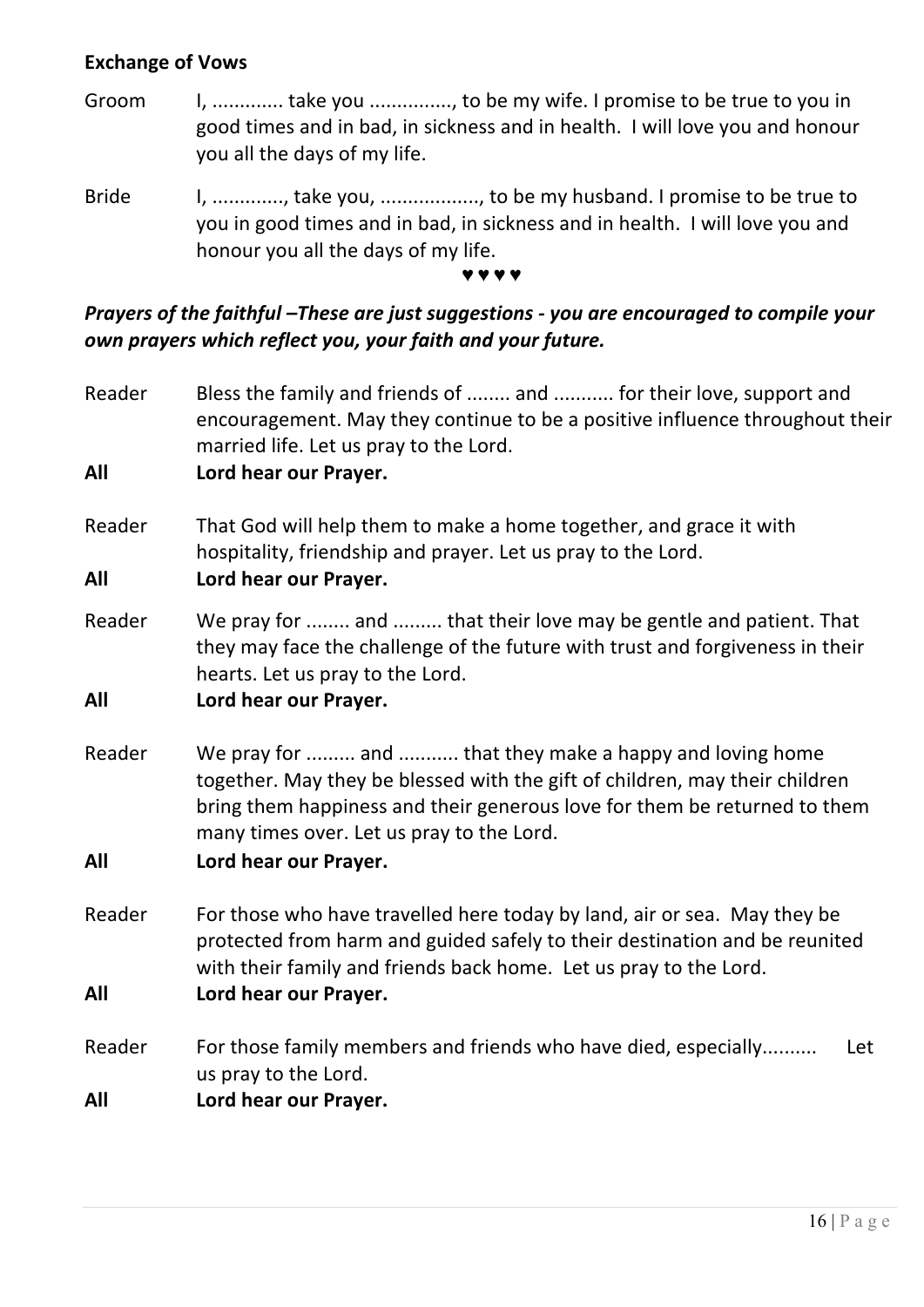



| <b>Surnames (only):</b>             |       |                |                       |
|-------------------------------------|-------|----------------|-----------------------|
| Day:                                | Date: | Time:          |                       |
| <b>Officiated by:</b>               |       | <b>Church:</b> |                       |
|                                     |       | Bridegroom     | <b>Bride</b>          |
| Surname:                            |       |                |                       |
| <b>Given names:</b>                 |       |                |                       |
| Telephone:                          |       |                | Home                  |
|                                     |       |                |                       |
|                                     |       |                |                       |
| <b>Email</b>                        |       |                |                       |
| <b>Name of vocalist</b>             |       |                | <b>Contact number</b> |
| <b>Named of Musician</b>            |       |                | <b>Contact number</b> |
| <b>Entry</b>                        |       |                |                       |
| <b>Responsorial Psalm</b>           |       |                |                       |
| <b>Alleluia</b>                     |       |                |                       |
| <b>Vows</b>                         |       |                |                       |
| <b>Candle service</b><br>(optional) |       |                |                       |
| *Offertory*                         |       |                |                       |
| *Holy Holy Holy                     |       |                |                       |
| *Acclamation*                       |       |                |                       |
| *Doxology*<br>(GREAT AMEN)          |       |                |                       |
| *Lamb of God*                       |       |                |                       |
| *Communion*                         |       |                |                       |
| Signing of the register             |       |                |                       |
| <b>Recessional</b>                  |       |                |                       |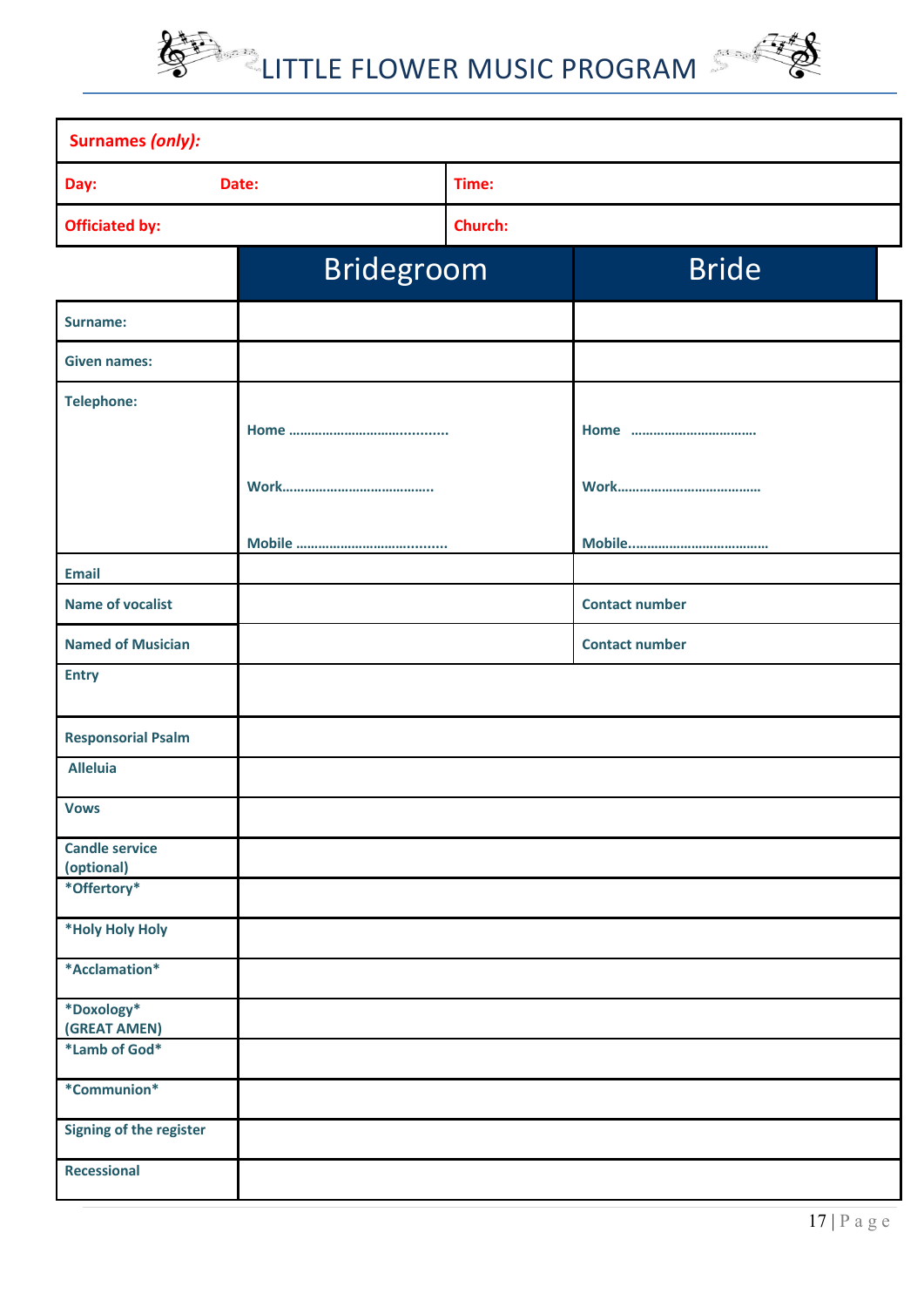*\*These parts are for a Nuptial Mass (full Mass) Below are lists of some pieces of music Please have a talk to the organist and the singer for music.*

#### **ENTRY**

A song of joy Bridal Chorus Canon in D - Pachelbel Come my beloved Evergreen Love changes everything Nella fantasia This is the day – Questo è il giorno The power of your love The wedding (La novia) Wedding song (There is love) Whisper of angels

#### **RESPONSORIAL PSALM**

A new commandment A trusting psalm All I ask of you (Priory) Canticle of creation I'll be always loving you Like a seal on your heart On eagle's wings Thy word Wherever you go Will you love me? You are mine You are near

# **ALLELUIA**

Alleluia give thanks Celtic alleluia

### **CANDLE CEREMONY**

Father make us one

#### **\*OFFERTORY**

Companions on the journey Here is my life One bread, one body Our supper invitation Strong and constant Summoned by love Take our bread Here is bread

#### **\*COMMUNION**

A new commandment Ave Maria Canticle of creation Companions on the journey I'll be always loving you Make me a channel of your peace On eagle's wings One bread, one body Only a shadow Our supper invitation Panis Angelicus Summoned by love The power of your love When I look into your Holiness Will you love me?

#### **SIGNING OF REGISTER**

Ave Maria Can't help falling in love Dolce sentire Endless love Evergreen Jesu, joy of man's desiring Like a seal on your heart Love changes everything Nella fantasia Summoned by love The power of your love The prayer The rose Wedding song (There is love) We've only just begun Whisper of angels

### **RECESSIONAL**

A song of joy Can't help falling in love Con te partirò Love changes everything The wedding Trumpet voluntary We've only just begun Wedding march What a wonderful world